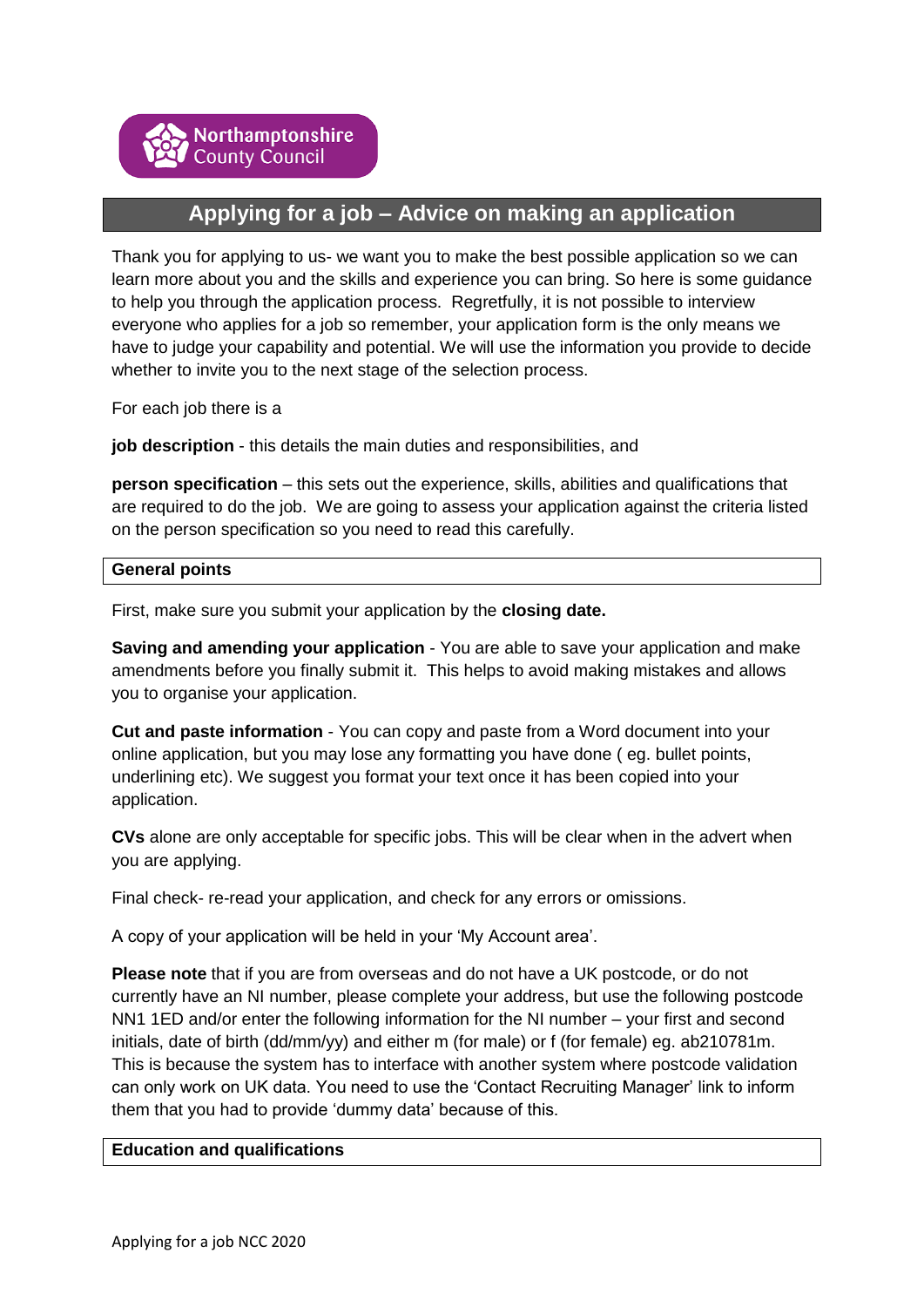List the qualifications you possess including grades. The person specification will say if the job requires any particular qualifications. If you are offered the job we will need to see evidence of qualifications that are relevant for the role that you have applied for. (Please note this does not mean we need to see all your qualifications.)

#### **Training and memberships**

List any formal, informal, or on the job training you have received. Selection will be based on the education and training listed in the person specification.

#### **Current or most recent employment**

Please state your employer's name, address and telephone number in full. Do not go into too much detail, but list the main activities of the job.

If you do not have a previous employer please indicate this in the tick box. You will need to indicate the reason for this in the text box at the bottom of the page, for example you area school leaver.

If your current or previous employer is an overseas employer please complete the address, but you will need to put in dummy postcode of NN1 1ED. You need to use the 'Contact Recruiting Manager' to inform them that you had to provide 'dummy data' because of this.

#### **Previous employment**

Please account for all time since you left school, college or university. List your jobs, with the most recent first, stating month and year and mentioning any gaps in employment. Check that dates are correct and in the right order. Include voluntary work particularly if there have been times when you have not been in paid work.

# **Supporting statement**

This is your opportunity to tell us why you are suitable for the job. Read the job description and person specification carefully to see what relevant skills are required and the experience you have, and provide examples where you can.

Consider what you have done in the past: at home; at school; at college, in paid work; unpaid work; or in a hobby. These may be useful to show how you meet the person specification. For example running a home can show skills such as organising or budgeting, being active in a club or other groups can show teamwork, communication or organising skills.

Ensure that this section is written in a well-organised way and is relevant to the job for which you are applying. Write in a positive manner such as 'I was responsible for....' or 'I organised....' It is useful to deal with each point of the person specification in turn. This will help you to structure your statement clearly.

#### **References**

An offer of appointment will not be made until references, that are satisfactory to the Council, are received. Referees must be able to produce information about your suitability for the job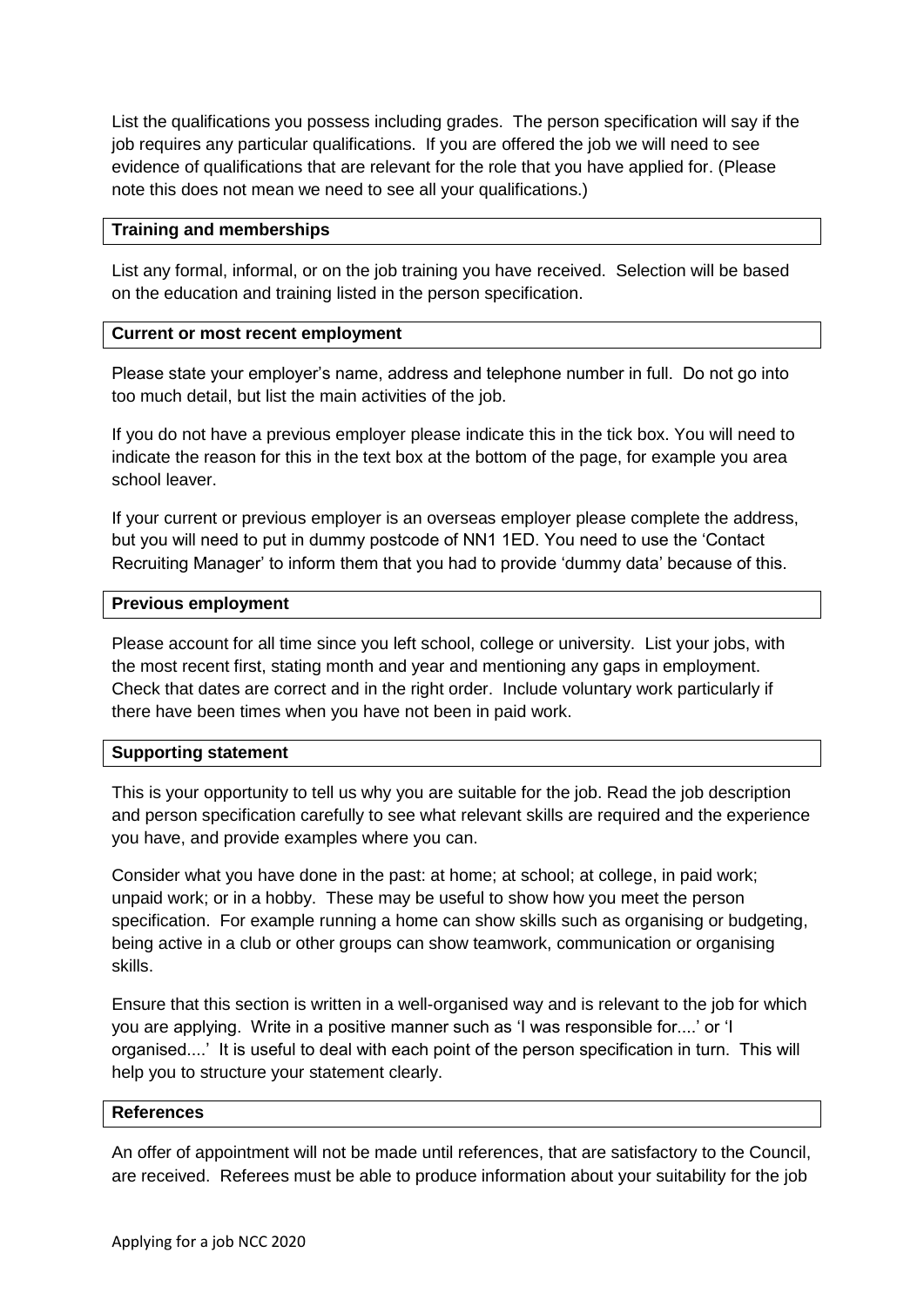You will need to provide the names of two referees. One should be your most recent employer and the second a previous employer or someone who can give information relevant to the job. Internal applicants only need to provide one referee, unless the job is within Regulated Services where two references are always required, and verification is undertaken on those references.

If you are a school or college leaver please give the name of your Head Teacher or Tutor.

References provided by relatives, friends or people with whom you live are not acceptable. Use someone who knows your capabilities and is aware of your potential. Testimonies, affidavits and references addressed 'To whom it may concern' are not acceptable.

If you have been self-employed, or employed by an organisation that has ceased trading, give the name of an official such as an Accountant or Bank Manager who can vouch for that period.

References will only be taken up if you are the preferred candidate for the job you are applying for.

It is advisable for you to contact your referees at an early stage to let them know that you wish to give their name and ensure that they are willing and consent to act as a referee.

The Council applies the exemption under Schedule 2 of the Data Protection Act 2018. This means that confidential references provided to the Council by other and previous employers for employment purposes about you will not be disclosed in any circumstances. Therefore, if you make a Subject Access Request (SAR) any confidential references in your records or on file provided to the Council by other and previous employers, will not be shared with you.

# **Other details**

# **Criminal convictions**

If the job for which you are applying involves working with children or vulnerable adults, it will be exempt from the Rehabilitation of Offenders Act, 1974 and subject to a disclosure in accordance with the requirements of the Disclosure and Barring Service and the Police Act 1997.

The Council is committed to preventing discrimination or any unfair treatment against any employees, or potential employees on the grounds of offending behaviour that does not create risk to children or vulnerable adults; or adversely affect the interests of the Council in sensitive occupational areas.

The Council complies with the DBS Code of Practice, which can be found on the [www.gov.uk](http://www.gov.uk/) website.

If you are the preferred candidate for one of these occupational areas, you will be required to declare any convictions or cautions you may have, even if they would otherwise be regarded as 'spent' under this Act and any cautions or bind-overs. The information will be treated in confidence and will only be taken into account in relation to an application where the exemption applies.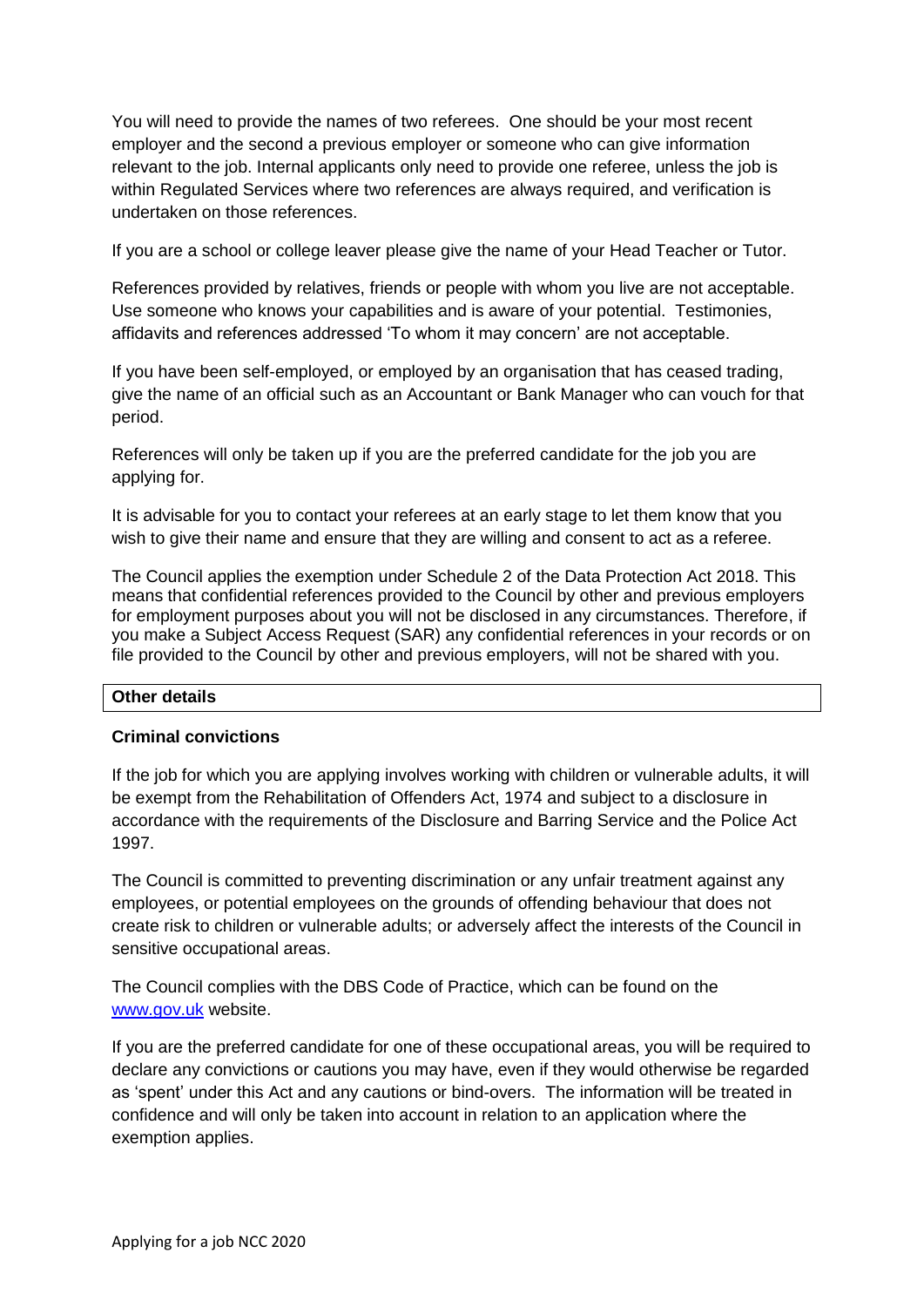The disclosure of a criminal record or other information will not debar you from a job unless the Council considers that the conviction makes you unsuitable for appointment. In making this decision the Council will consider the nature of the offence, how long ago and what age you were when it was committed as well as any other factors which may be relevant.

Failure to declare a conviction, caution or bind-over may, however, disqualify you from appointment, or result in summary dismissal if the discrepancy comes to light.

For other jobs not in these areas, the Council may ask a question relating to 'unspent' convictions (in accordance with the Rehabilitation of Offenders Act). This would be asked of the preferred candidate only. The same principle applies – the disclosure of a criminal record will not debar you from a job unless the Council t considers that the conviction makes you unsuitable for appointment. In making this decision the Council will consider the nature of the offence, how long ago and what age you were when it was committed as well as any other factors which may be relevant.

# **Declaration of possible conflict of interest**

Please give details of any other current employment you have. Also, please give details of any interests that you, your partner or a close relative has in a private enterprise. This is to ensure that there is no conflict of interest that could affect your employment with the Council. Just a few examples which could be considered in conflict are:

- a job that involves tendering for work when a close relative runs a business that could benefit.
- if you or a partner has an association with an organisation that receives a grant from the Council and the job involves monitoring or issuing grants.

# **Eligibility to work in the UK**

Before you are employed, an employer must ensure that you are legally entitled to work in the UK. You must state on the form whether or not you are currently eligible to work in the UK and, if there are any time restrictions on this, when eligibility expires.

# **Ability to travel between locations**

Some jobs require you to be able to travel between locations. This does not necessarily mean use of a car; the actual mode of transport can vary depending on the distance to be travelled.

Other jobs may specify that driving is essential. In these circumstances you will be asked to provide your current driving licence if you are the preferred candidate.

# **Relationship**

We need to know if you are related to a Councillor or an employee of the Council. This is to ensure that you are neither disadvantaged nor favoured in your application. You must not canvass either a Councillor or Council employee to gain employment. This will disqualify your application.

# **Flexible working**